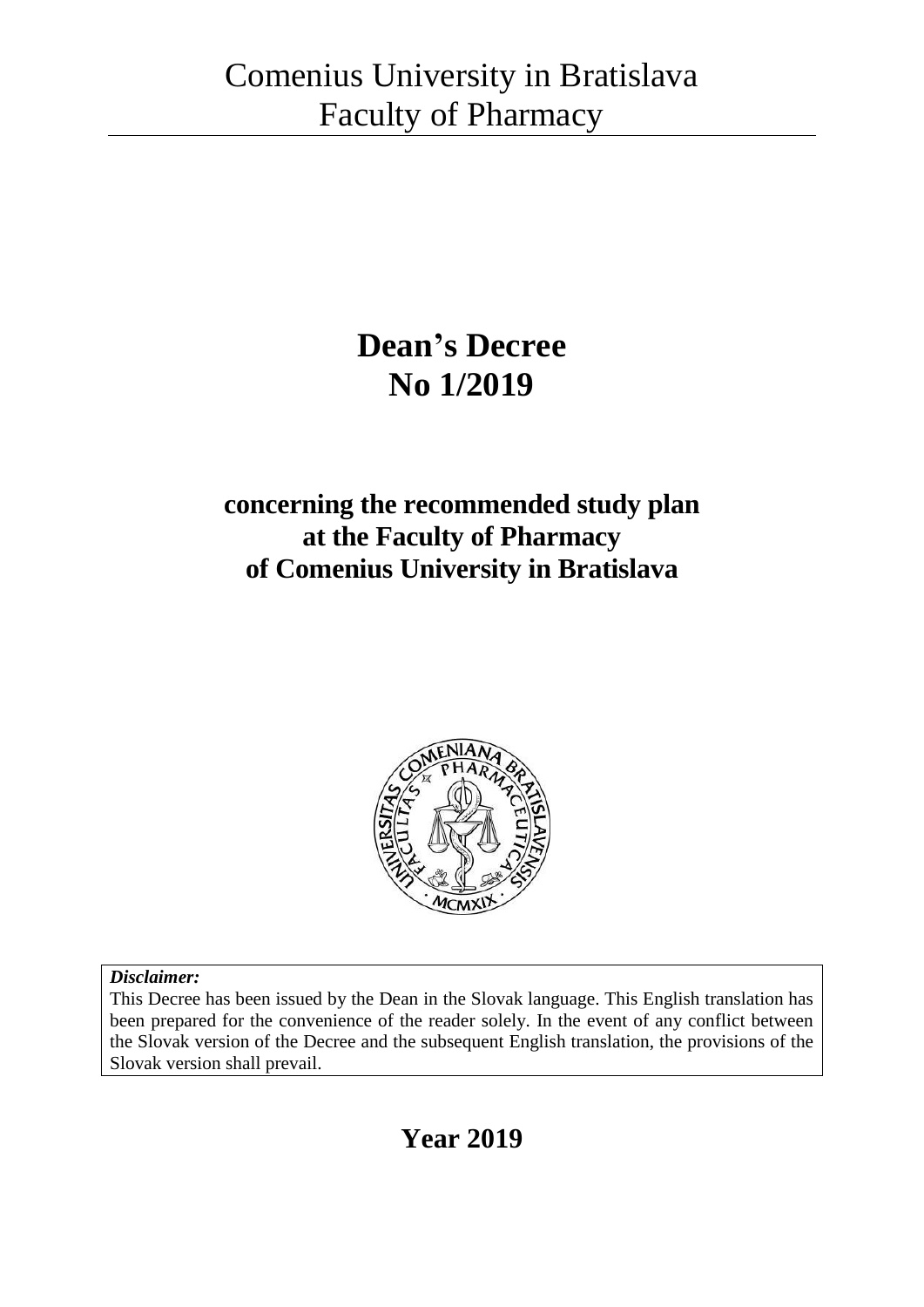1. Upon discussion in all relevant bodies of Comenius University in Bratislava, Faculty of Pharmacy (hereinafter referred to as the "Faculty"), the recommended study plan of the study programme *Pharmacy* in the field of study *Pharmacy* is changed, as specified in Annex No 1 of this Dean's Decree. It also applies to the English version of the study programme.

2. Within the recommended study plan, there are also changes in the titles of some courses, their inclusion in obligatory, respectively obligatory elective courses, and in the number of credits awarded, as specified in Annexes  $2 - 6$ .

3. The Faculty proceeds in the recognition and transfer, respectively repetition of particular obligatory courses according to the currently valid and effective recommended study plan as set out in this Dean's Decree. The study structure of individual students is also determined and assessed.

4. An exception to the procedure under point 3 is the repeated enrolment of the unsuccessfully completed obligatory courses listed below, where the student is required to enrol for the same obligatory course per under the original recommended study plan. This procedure shall apply to the following courses:

- Mathematics (previously recommended for the  $1<sup>st</sup>$  year of study)
- Pharmaceutical Propedeutics (previously recommended for the  $1<sup>st</sup>$  year of study)
- Latin Language for Pharmacists  $(2)$  (previously recommended for the 1<sup>st</sup> year of study)
- Radiopharmaceuticals (previously recommended for the  $3<sup>rd</sup>$  year of study)

5. The student enrols obligatory elective courses and elective courses from the catalogue of open obligatory elective courses and elective courses for the respective academic year, which will be published on the Faculty website before enrolment in the relevant stage of the study.

6. Changes in the classification of courses and the number of credits resulting from changes to the recommended study plan shall take effect gradually from the academic year 2019/2020 as listed in the individual Annexes as follows:

- changes according to Annex No 2 take effect from the academic year 2019/2020;
- changes according to Annex No 3 take effect from the academic year 2020/2021;
- changes according to Annex No 4 take effect from the academic year 2021/2022;
- changes according to Annex No 5 take effect from the academic year 2022/2023;
- changes according to Annex No 6 take effect from the academic year 2023/2024.

In Bratislava September 2, 2019

prof. PharmDr. Pavel Mučaji, PhD. Dean of the Faculty of Pharmacy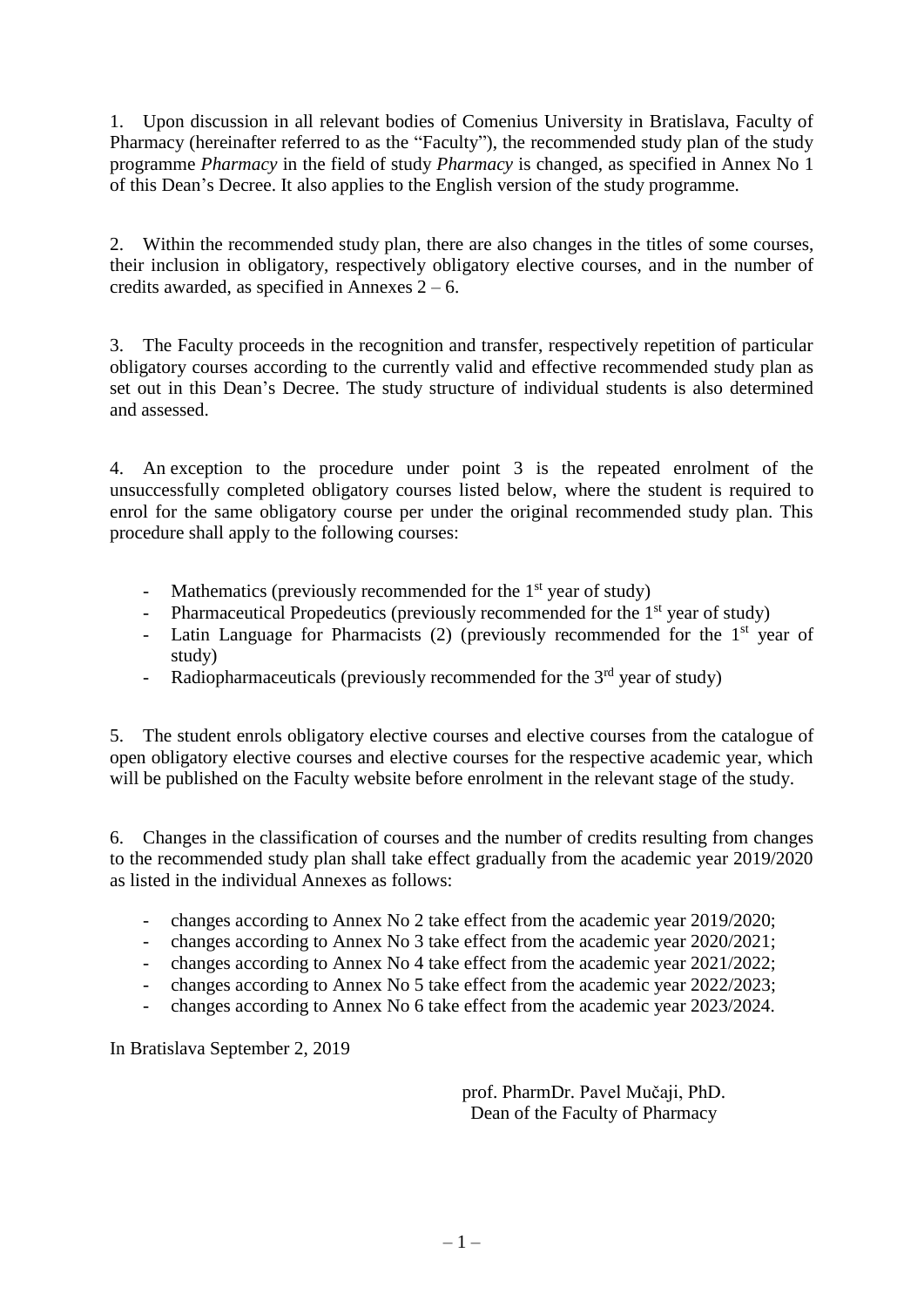| 1st year of study - Obligatory Courses                   |                | <b>Teaching</b>    |                |                |
|----------------------------------------------------------|----------------|--------------------|----------------|----------------|
|                                                          |                | <b>Extent</b>      |                | <b>Credits</b> |
| <b>Winter Semester</b>                                   | L              | S                  | P              |                |
| Farmaceutická fyzika (1)                                 | $\overline{2}$ | $\overline{0}$     | $\overline{2}$ | 5              |
| Pharmaceutical Physics (1)                               |                |                    |                |                |
| Všeobecná biológia                                       | $\overline{2}$ | $\overline{0}$     | $\mathbf{1}$   | 5              |
| <b>General Biology</b>                                   |                |                    |                |                |
| Všeobecná a anorganická chémia                           | $\overline{2}$ | $\overline{2}$     | 3              | 6              |
| General and Inorganic Chemistry                          |                |                    |                |                |
| Latinská medicínska terminológia                         | $\theta$       | $\overline{2}$     | $\theta$       | 3              |
| Latin Medical Terminology                                |                |                    |                |                |
| Mikrobiológia                                            | $\overline{2}$ | $\overline{0}$     | $\mathbf{1}$   | 5              |
| Microbiology                                             |                |                    |                |                |
| <b>Summer Semester</b>                                   |                |                    |                |                |
| Funkčná a patologická anatómia                           | $\overline{2}$ | $\overline{0}$     | 3              | 6              |
| Functional and Pathological Anatomy                      |                |                    |                |                |
| Organická chémia (1)                                     | $\overline{2}$ | $\mathbf{1}$       | 3              | 7              |
| Organic Chemistry (1)                                    |                |                    |                |                |
| Farmaceutická fyzika (2)                                 | $\overline{2}$ | $\overline{0}$     | $\overline{2}$ | 5              |
| Pharmaceutical Physics (2)                               |                |                    |                |                |
| Analytická chémia (1)                                    | $\overline{2}$ | $\overline{0}$     | $\overline{4}$ | $\overline{7}$ |
|                                                          |                |                    |                |                |
| Analytical Chemistry (1)                                 |                |                    |                |                |
|                                                          |                |                    |                |                |
| 2 <sup>nd</sup> year of study - Obligatory Courses       |                | <b>Teaching</b>    |                |                |
| <b>Winter Semester</b>                                   | L              | <b>Extent</b><br>S | $\mathbf{P}$   | <b>Credits</b> |
|                                                          |                |                    |                |                |
| Organická chémia (2)                                     | $\overline{2}$ | $\overline{2}$     | $\overline{0}$ | 5              |
| Organic Chemistry (2)                                    |                |                    |                |                |
| Systémová a patologická fyziológia                       | $\overline{2}$ | $\boldsymbol{0}$   | $\overline{2}$ | 5              |
| <b>Systemic and Pathological Physiology</b>              |                |                    |                |                |
| Biológia a fyziológia imunity                            | $\overline{2}$ | $\boldsymbol{0}$   | 1              | 5              |
| Biology and Physiology of Immunity                       |                |                    |                |                |
| Analytická chémia (2)                                    | $\overline{2}$ | $\theta$           | 5              | 8              |
| Analytical Chemistry (2)                                 |                |                    |                |                |
| <b>Summer Semester</b>                                   |                |                    |                |                |
| Biochémia                                                | 3              | $\overline{0}$     | 4              | 8              |
| Biochemistry                                             |                |                    |                |                |
| Farmaceutická botanika                                   | $\overline{2}$ | $\overline{0}$     | 3              | 6              |
| Pharmaceutical Botany                                    |                |                    |                |                |
| Farmakológia (1)                                         | $\overline{2}$ | $\overline{0}$     | 3              | 6              |
| Pharmacology (1)<br>Sociálna farmácia a farmakoekonomika | $\overline{2}$ | 2                  | $\theta$       | 5              |

## **Annex No 1 of Dean's Decree No 1/2019 Recommended study plan of the study programme** *Pharmacy*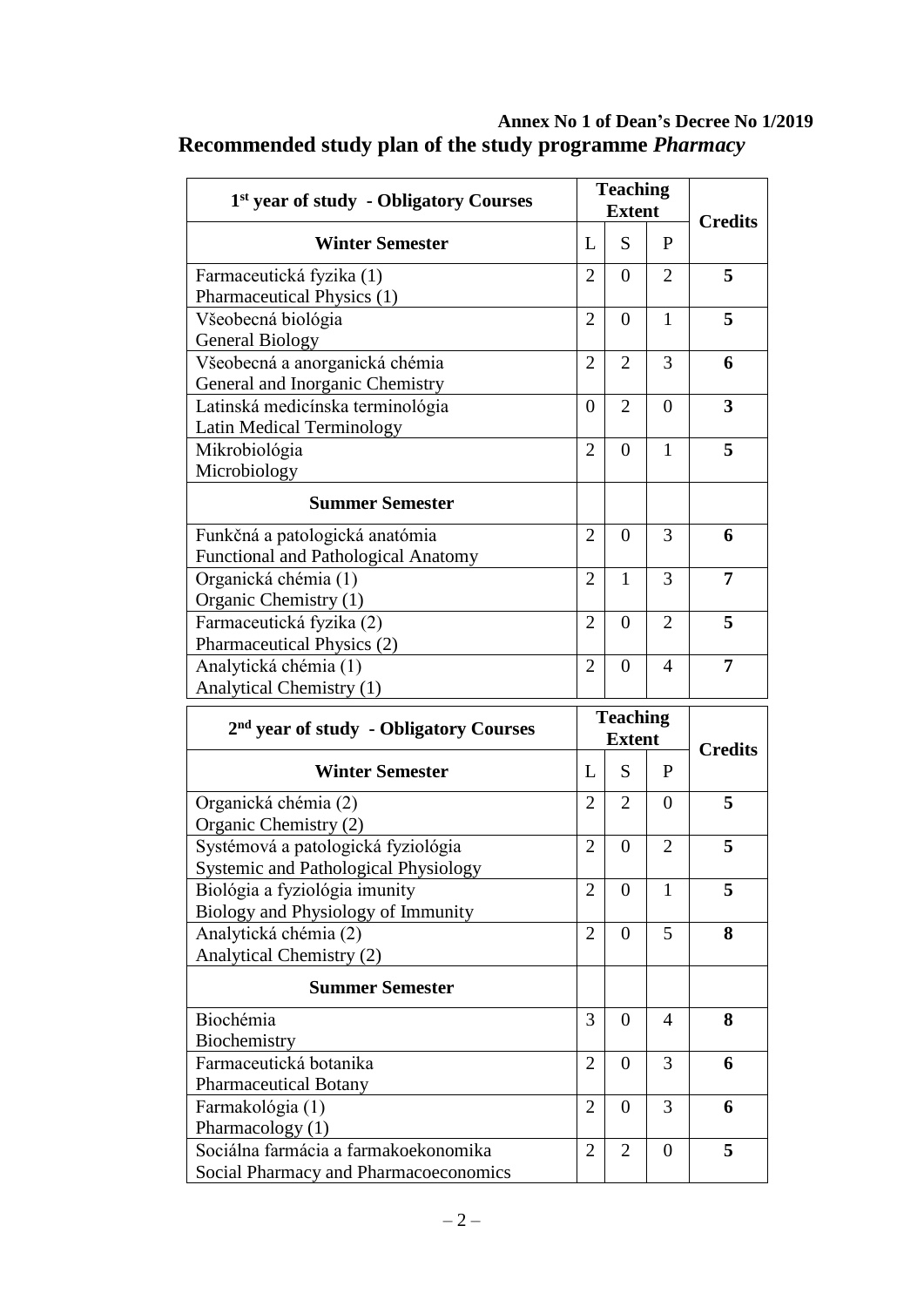| 3 <sup>rd</sup> year of study - Obligatory Courses |                  | <b>Teaching</b><br><b>Extent</b> |                | <b>Credits</b>          |
|----------------------------------------------------|------------------|----------------------------------|----------------|-------------------------|
| <b>Winter Semester</b>                             | L                | S                                | P              |                         |
| Farmakognózia (1)                                  | 2                | $\overline{0}$                   | 3              | 6                       |
| Pharmacognosy (1)                                  |                  |                                  |                |                         |
| Farmaceutická chémia (1)                           | $\overline{2}$   | 1                                | $\overline{0}$ | 5                       |
| Pharmaceutical Chemistry (1)                       |                  |                                  |                |                         |
| Aplikovaná biochémia                               | $\overline{2}$   | $\overline{0}$                   | $\mathbf{1}$   | $\overline{\mathbf{4}}$ |
| <b>Applied Biochemistry</b>                        |                  |                                  |                |                         |
| Farmakológia (2)                                   | 4                | $\overline{0}$                   | $\overline{2}$ | 7                       |
| Pharmacology (2)                                   |                  |                                  |                |                         |
| <b>Summer Semester</b>                             |                  |                                  |                |                         |
| Farmakognózia (2)                                  | $\overline{2}$   | $\overline{0}$                   | 5              | 8                       |
| Pharmacognosy (2)                                  |                  |                                  |                |                         |
| Farmaceutická chémia (2)                           | $\overline{2}$   | $\overline{0}$                   | 5              | 8                       |
| Pharmaceutical Chemistry (2)                       |                  |                                  |                |                         |
| Farmaceutická technológia (1)                      | 4                | $\overline{0}$                   | 5              | $\boldsymbol{9}$        |
| Pharmaceutical Technology (1)                      |                  |                                  |                |                         |
|                                                    |                  | <b>Teaching</b>                  |                |                         |
| 4 <sup>th</sup> year of study - Obligatory Courses |                  | <b>Extent</b>                    |                | <b>Credits</b>          |
| <b>Winter Semester</b>                             | L                | S                                | P              |                         |
| Analýza liečiv                                     | 3                | $\boldsymbol{0}$                 | 3              | 7                       |
| Drug Analysis                                      |                  |                                  |                |                         |
| Klinická farmakológia a farmakoterapia             | 2                | $\overline{2}$                   | $\overline{0}$ | $\boldsymbol{4}$        |
| Clinical Pharmacology and Pharmacotherapy          |                  |                                  |                |                         |
| Toxikológia                                        | 1                | 1                                | $\overline{0}$ | $\overline{\mathbf{3}}$ |
| Toxicology                                         |                  |                                  |                |                         |
| Príprava diplomovej práce (1)                      | $\boldsymbol{0}$ | $\overline{0}$                   | 4              | 3                       |
| Diploma Thesis Preparation (1)                     |                  |                                  |                |                         |
| Verejné zdravie a farmaceutická starostivosť       | $\overline{2}$   | $\theta$                         | 1              | 4                       |
| Public Health and Pharmaceutical Care              |                  |                                  |                |                         |
| Farmaceutická technológia (2)                      | 4                | $\overline{0}$                   | 5              | 9                       |
| Pharmaceutical Technology (2)                      |                  |                                  |                |                         |
| <b>Summer Semester</b>                             |                  |                                  |                |                         |
| Klinická farmácia a farmakoterapia                 | 3                | $\overline{2}$                   | $\theta$       | 5                       |
| Clinical Pharmacy and Pharmacotherapy              |                  |                                  |                |                         |
| Lekárenstvo, legislatíva a etika                   | $\overline{2}$   | $\overline{2}$                   | $\theta$       | $\overline{\mathbf{4}}$ |
| Retail Pharmacy, Legislation and Ethics            |                  |                                  |                |                         |
| Technológia biologických liečiv                    | 2                | $\overline{0}$                   | $\mathbf{1}$   | $\overline{\mathbf{4}}$ |
| <b>Technology of Biological Drugs</b>              |                  |                                  |                |                         |
| Príprava diplomovej práce (2)                      | $\boldsymbol{0}$ | $\overline{0}$                   | 10             | $\overline{\mathbf{4}}$ |
| Diploma Thesis Preparation (2)                     |                  |                                  |                |                         |

|  | Annex No 1 of Dean's Decree No 1/2019 (continuation) |  |  |
|--|------------------------------------------------------|--|--|
|--|------------------------------------------------------|--|--|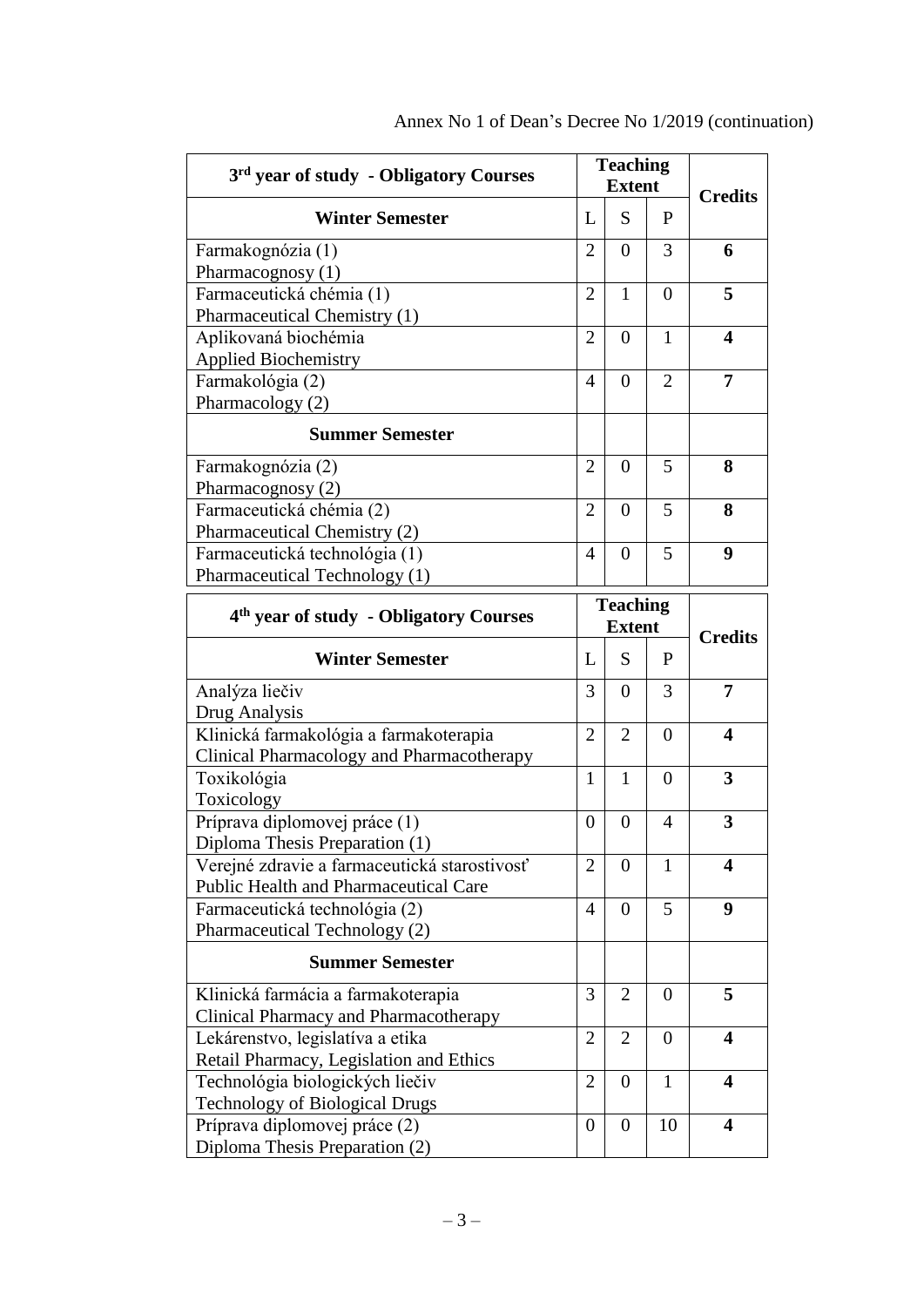| 5 <sup>th</sup> year of study - Obligatory Courses |   | <b>Teaching</b><br><b>Extent</b> |   | <b>Credits</b> |
|----------------------------------------------------|---|----------------------------------|---|----------------|
|                                                    | L | S                                | P |                |
| Lekárenská prax (1)                                |   | 5 months                         |   | 20             |
| Practice in Community Pharmacy (1)                 |   |                                  |   |                |
| Lekárenská prax (2)                                |   | 4 weeks                          |   | 6              |
| Practice in Community Pharmacy (2)                 |   |                                  |   |                |
| Príprava diplomovej práce (3)                      | 0 | 22                               |   | 10             |
| Diploma Thesis Preparation (3)                     |   |                                  |   |                |
| ŠS Farmakológia                                    |   |                                  |   | 4              |
| Pharmacology (State Examination)                   |   |                                  |   |                |
| ŠS Farmaceutická chémia                            |   |                                  |   | 4              |
| Pharmaceutical Chemistry (State Examination)       |   |                                  |   |                |
| SS Farmakognózia                                   |   |                                  |   | 4              |
| Pharmacognosy (State Examination)                  |   |                                  |   |                |
| ŠS Farmaceutická technológia                       |   |                                  |   | 4              |
| Pharmaceutical Technology (State Examination)      |   |                                  |   |                |
| ŠS Socialná farmácia a lekárenstvo                 |   |                                  |   | 4              |
| Social Pharmacy and Retail Pharmacy (State         |   |                                  |   |                |
| Examination)                                       |   |                                  |   |                |
| ŠS Obhajoba diplomovej práce                       |   |                                  |   | 4              |
| Graduation Thesis Defence (State Examination)      |   |                                  |   |                |

Annex No 1 of Dean's Decree No 1/2019 (continuation)

### **Explanatory notes (obligatory courses):**

**teaching extent of the course** – number of obligatory courses per week, in the form of:

**L** – lectures, **S** – seminars, **P** – practicals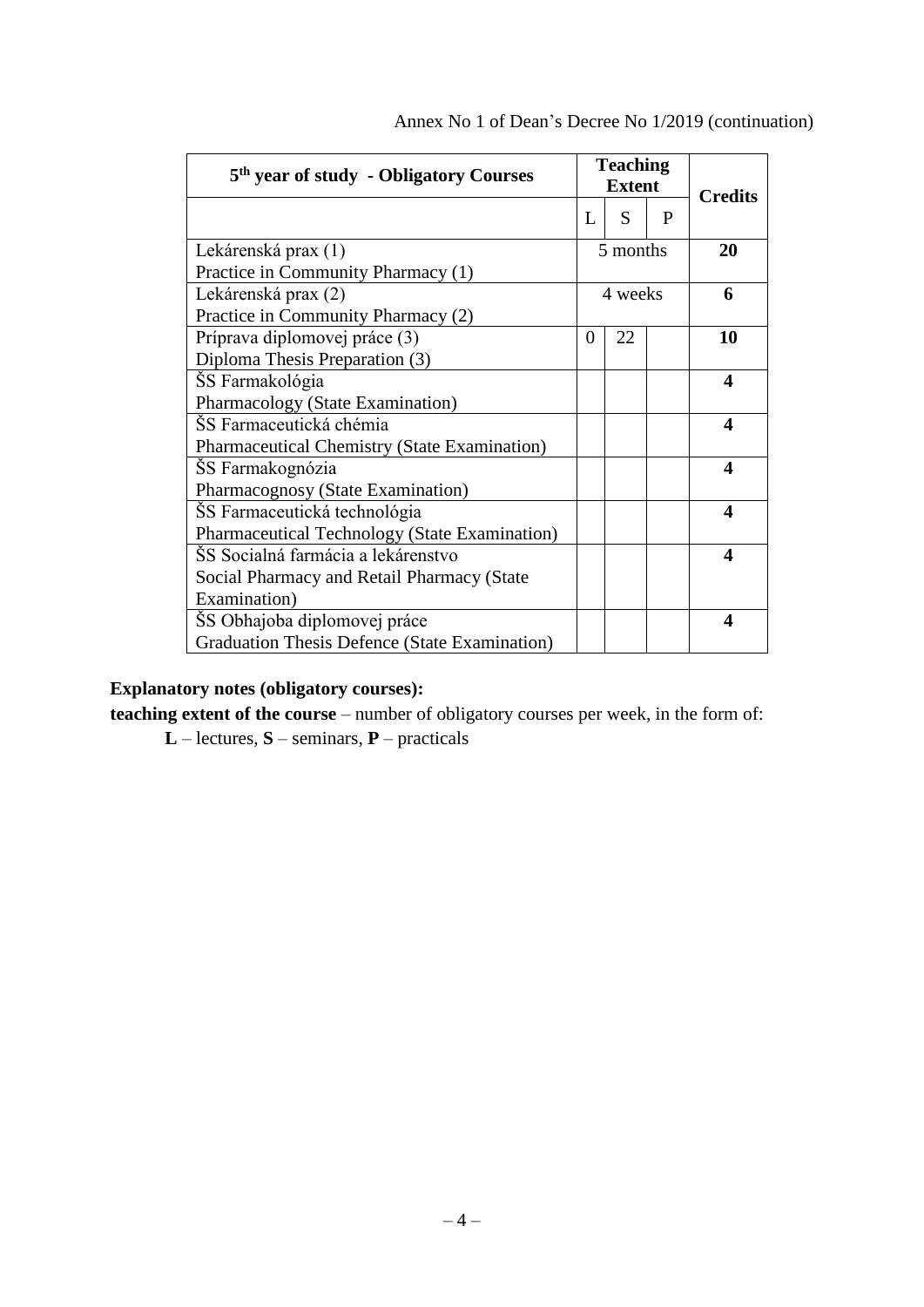## **Changes in the classification of courses and the number of credits that take effect from the academic year 2019/2020**

| <b>Recommended Study Plan</b>                                     |                        |                |                |                | <b>Study Plan (until August 31, 2019)</b>                                                |                        |                |                |                         |                                     |
|-------------------------------------------------------------------|------------------------|----------------|----------------|----------------|------------------------------------------------------------------------------------------|------------------------|----------------|----------------|-------------------------|-------------------------------------|
| 1 <sup>st</sup> year of study - Obligatory Courses                | <b>Teaching Extent</b> |                |                |                | 1 <sup>st</sup> year of study - Obligatory Courses                                       | <b>Teaching Extent</b> |                |                |                         | Note                                |
| <b>Winter Semester</b>                                            | L                      | S              | ${\bf P}$      | <b>Credits</b> | <b>Winter Semester</b>                                                                   | L                      | S              | P              | <b>Credits</b>          |                                     |
| Farmaceutická fyzika (1)<br>Pharmaceutical Physics (1)            | $\overline{2}$         | $\overline{0}$ | $\overline{2}$ | 5              | Fyzika<br>Physics                                                                        | $\overline{2}$         | $\overline{0}$ | 2              | 5                       |                                     |
| Všeobecná biológia<br><b>General Biology</b>                      | $\overline{2}$         | $\theta$       |                | 5              | Všeobecná biológia<br><b>General Biology</b>                                             | $\overline{2}$         | $\overline{0}$ |                | $\overline{\mathbf{4}}$ |                                     |
| Všeobecná a anorganická chémia<br>General and Inorganic Chemistry | $\overline{2}$         | 2              | 3              | 6              | Všeobecná a anorganická chémia<br>General and Inorganic Chemistry                        | $\overline{2}$         | $\overline{2}$ | $\overline{3}$ | 8                       |                                     |
| Latinská medicínska terminológia<br>Latin Medical Terminology     | $\Omega$               | 2              | $\overline{0}$ | $\overline{3}$ | Základy latinského jazyka pre<br>farmaceutov $(1)$<br>Latin Language for Pharmacists (1) | $\overline{0}$         | $\overline{2}$ | 0              | $\overline{2}$          |                                     |
| Mikrobiológia<br>Microbiology                                     | $\overline{2}$         | $\theta$       |                | 5              |                                                                                          |                        |                |                |                         | transfer<br>from<br>YS <sub>2</sub> |
|                                                                   |                        |                |                |                | Matematika<br><b>Mathematics</b>                                                         |                        | $\overline{2}$ | 0              | $\overline{\mathbf{4}}$ | transfer<br>to OEC                  |
|                                                                   |                        |                |                |                | Farmaceutická propedeutika<br><b>Pharmaceutical Propedeutics</b>                         | $\overline{2}$         | $\Omega$       | 0              | $\overline{2}$          | transfer<br>to OEC                  |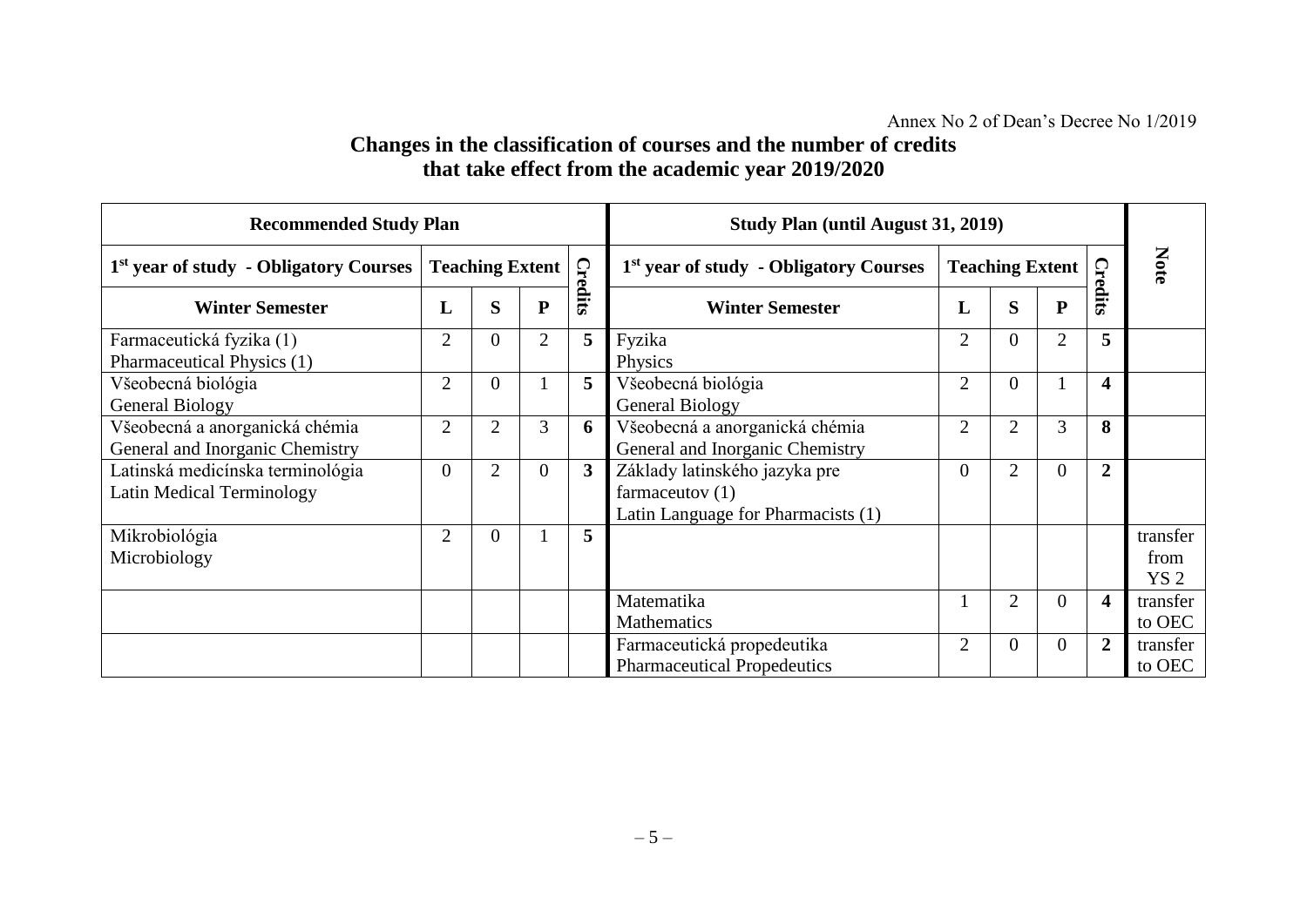#### Annex No 2 of Dean's Decree No 1/2019 (continuation)

| <b>Recommended Study Plan</b>                                                |                                  |                |                |   | Study Plan (until August 31, 2019)                                                       |                |                                  |              |                |                                     |
|------------------------------------------------------------------------------|----------------------------------|----------------|----------------|---|------------------------------------------------------------------------------------------|----------------|----------------------------------|--------------|----------------|-------------------------------------|
| $1st$ year of study - Obligatory<br><b>Courses</b>                           | <b>Teaching</b><br><b>Extent</b> |                | <b>Credits</b> |   | 1 <sup>st</sup> year of study - Obligatory<br><b>Courses</b>                             |                | <b>Teaching</b><br><b>Extent</b> |              |                | Note                                |
| <b>Summer Semester</b>                                                       | ⊥                                | S              | P              |   | <b>Summer Semester</b>                                                                   | ┶              | S                                | $\mathbf{P}$ | Credits        |                                     |
| Funkčná a patologická anatómia<br><b>Functional and Pathological Anatomy</b> | $\overline{2}$                   | $\overline{0}$ | 3              | 6 | Anatómia a fyziológia<br>Anatomy and Physiology                                          | $\overline{2}$ | $\theta$                         | 3            | 6              |                                     |
| Organická chémia (1)<br>Organic Chemistry (1)                                | $\overline{2}$                   |                | 3              |   | Organická chémia (1)<br>Organic Chemistry (1)                                            | 2              |                                  | 3            |                |                                     |
| Farmaceutická fyzika (2)<br>Pharmaceutical Physics (2)                       | $\overline{2}$                   | $\overline{0}$ | $\overline{2}$ | 5 | Fyzikálna chémia<br><b>Physical Chemistry</b>                                            | 3              | $\Omega$                         | 3            |                |                                     |
| Analytická chémia (1)<br>Analytical Chemistry (1)                            | $\overline{2}$                   | $\theta$       | 4              |   |                                                                                          |                |                                  |              |                | transfer<br>from<br>YS <sub>2</sub> |
|                                                                              |                                  |                |                |   | Základy latinského jazyka pre<br>farmaceutov $(2)$<br>Latin Language for Pharmacists (2) | $\theta$       | $\overline{2}$                   | $\Omega$     | $\overline{2}$ | transfer<br>to OEC                  |
|                                                                              |                                  |                |                |   | Farmaceutická botanika<br><b>Pharmaceutical Botany</b>                                   | $\overline{2}$ | $\overline{0}$                   | 3            | 6              | transfer<br>to YS <sub>2</sub>      |

#### **Explanatory notes:**

**teaching extent of the course** – number of obligatory courses per week, in the form of:

**L** – lectures, **S** – seminars, **P** – practicals

**Note:**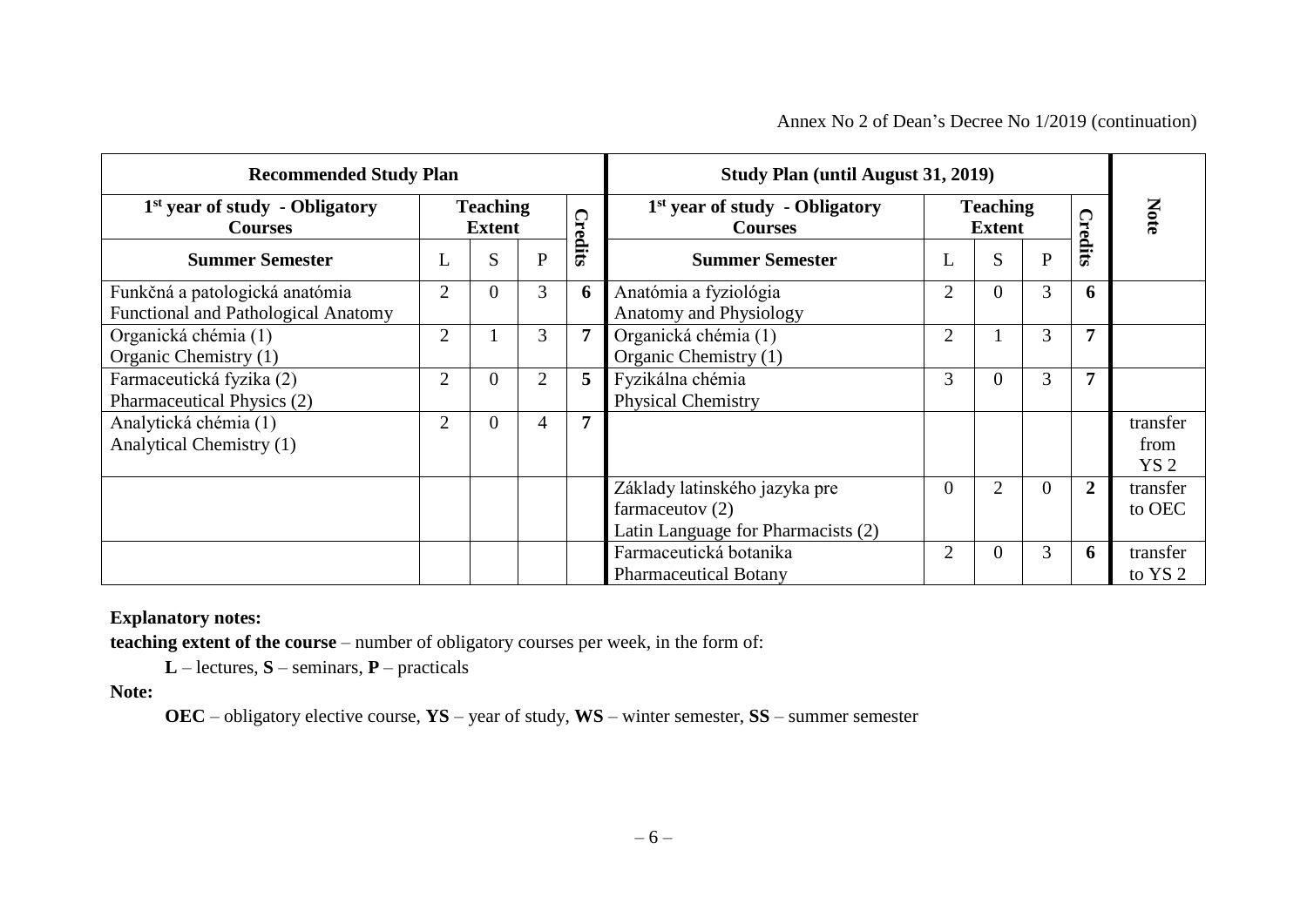## **Changes in the classification of courses and the number of credits that take effect from the academic year 2020/2021**

| <b>Recommended Study Plan</b>                                              |                                  |          |                |   |                                                    | <b>Study Plan (until August 31, 2020)</b> |                |                  |                |                                 |
|----------------------------------------------------------------------------|----------------------------------|----------|----------------|---|----------------------------------------------------|-------------------------------------------|----------------|------------------|----------------|---------------------------------|
| $2nd$ year of study - Obligatory<br><b>Courses</b>                         | <b>Teaching</b><br><b>Extent</b> |          | <b>Credits</b> |   | $2nd$ year of study - Obligatory<br><b>Courses</b> | <b>Teaching</b><br><b>Extent</b>          |                |                  | <b>Credits</b> | Note                            |
| <b>Winter Semester</b>                                                     | L                                | S        | ${\bf P}$      |   | <b>Winter Semester</b>                             | L                                         | S              | ${\bf P}$        |                |                                 |
| Organická chémia (2)<br>Organic Chemistry (2)                              | $\overline{2}$                   | 2        | $\overline{0}$ | 5 | Organická chémia (2)<br>Organic Chemistry (2)      | 2                                         | $\overline{2}$ | $\boldsymbol{0}$ | 5              |                                 |
| Systémová a patologická fyziológia<br>Systemic and Pathological Physiology | $\overline{2}$                   | 0        | $\overline{2}$ | 5 | Patológia<br>Pathology                             | 2                                         | $\overline{0}$ | $\overline{2}$   | 5              |                                 |
| Biológia a fyziológia imunity<br>Biology and Physiology of Immunity        | $\overline{2}$                   | 0        |                | 5 | Imunulógia<br>Immunology                           | 2                                         | $\overline{0}$ |                  | 4              |                                 |
| Analytická chémia (2)<br>Analytical Chemistry (2)                          | $\overline{2}$                   | $\theta$ | 5              | 8 |                                                    |                                           |                |                  |                | transfer:<br>SS to<br><b>WS</b> |
|                                                                            |                                  |          |                |   | Analytická chémia (1)<br>Analytical Chemistry (1)  | $\overline{2}$                            | $\overline{0}$ | 4                |                | transfer<br>to YS 1             |
|                                                                            |                                  |          |                |   | Mikrobiológia<br>Microbiology                      | 2                                         | $\overline{0}$ |                  | 4              | transfer<br>to YS 1             |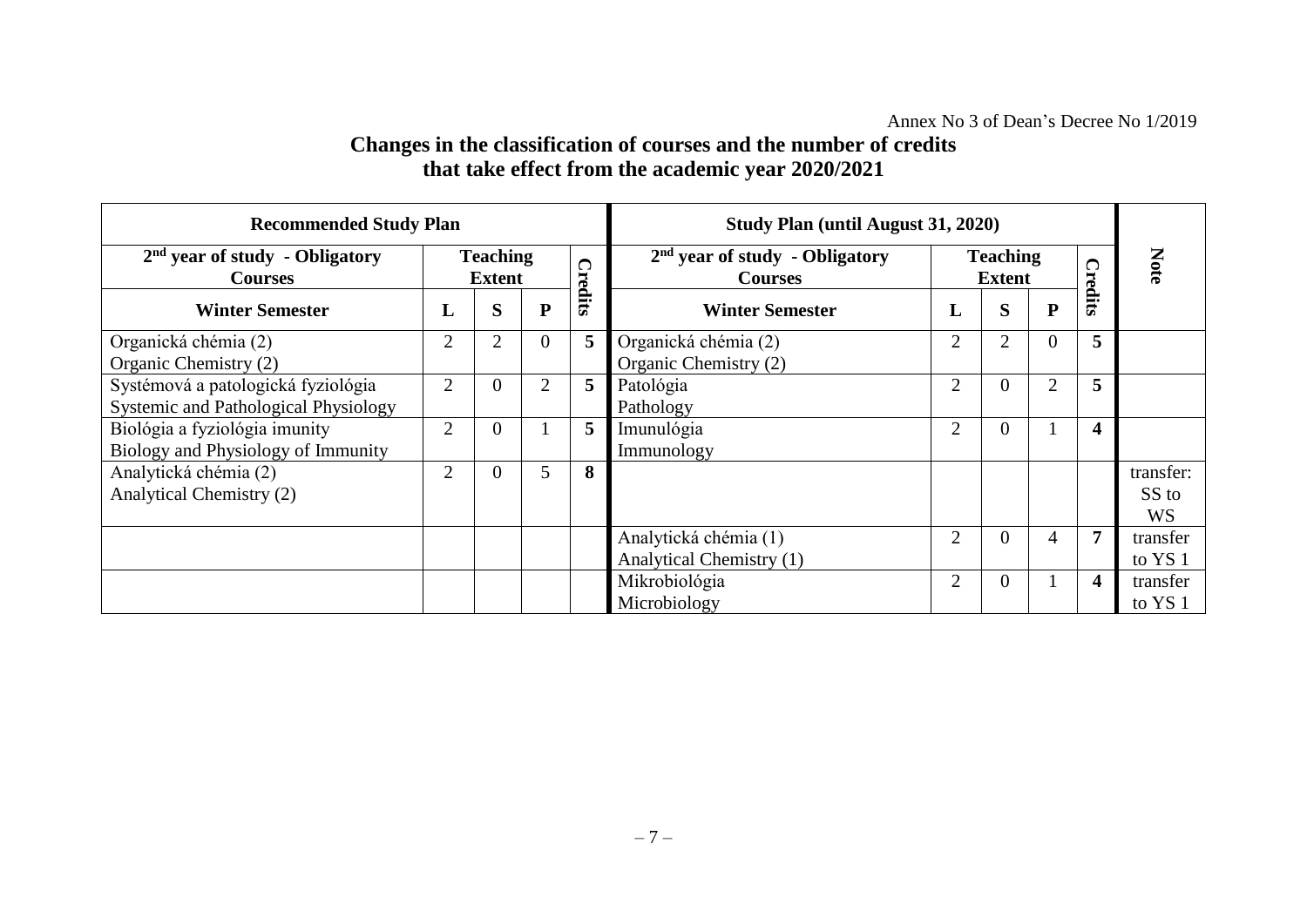#### Annex No 3 of Dean's Decree No 1/2019 (continuation)

|                                                                                  | <b>Recommended Study Plan</b>                |                |                |                                                    |                                                   |                | <b>Study Plan (until August 31, 2020)</b> |           |         |                       |  |
|----------------------------------------------------------------------------------|----------------------------------------------|----------------|----------------|----------------------------------------------------|---------------------------------------------------|----------------|-------------------------------------------|-----------|---------|-----------------------|--|
| $2nd$ year of study - Obligatory<br><b>Courses</b>                               | <b>Teaching</b><br>$\Omega$<br><b>Extent</b> |                |                | $2nd$ year of study - Obligatory<br><b>Courses</b> | <b>Teaching</b><br><b>Extent</b>                  |                |                                           | ◯         | Note    |                       |  |
| <b>Summer Semester</b>                                                           | L                                            | S              | ${\bf P}$      | redits:                                            | <b>Summer Semester</b>                            | L              | S                                         | ${\bf P}$ | 'redits |                       |  |
| Biochémia<br>Biochemistry                                                        | 3                                            | $\overline{0}$ | 4              | 8                                                  | Biochémia<br>Biochemistry                         | 3              | $\overline{0}$                            | 4         | 8       |                       |  |
| Farmaceutická botanika<br><b>Pharmaceutical Botany</b>                           | 2                                            | $\overline{0}$ | 3              | 6                                                  |                                                   |                |                                           |           |         | transfer<br>from YS 1 |  |
| Farmakológia (1)<br>Pharmacology (1)                                             | $\overline{2}$                               | $\Omega$       | 3              | 6                                                  |                                                   |                |                                           |           |         | transfer<br>from YS 3 |  |
| Sociálna farmácia a farmakoekonomika<br>Social Pharmacy and<br>Pharmacoeconomics | 2                                            | 2              | $\overline{0}$ | 5                                                  |                                                   |                |                                           |           |         | transfer<br>from YS 3 |  |
|                                                                                  |                                              |                |                |                                                    | Analytická chémia (2)<br>Analytical Chemistry (2) | $\overline{2}$ | $\overline{0}$                            | 5         | 8       | transfer:<br>SS to WS |  |

#### **Explanatory notes:**

**teaching extent of the course** – number of obligatory courses per week, in the form of:

**L** – lectures, **S** – seminars, **P** – practicals

**Note:**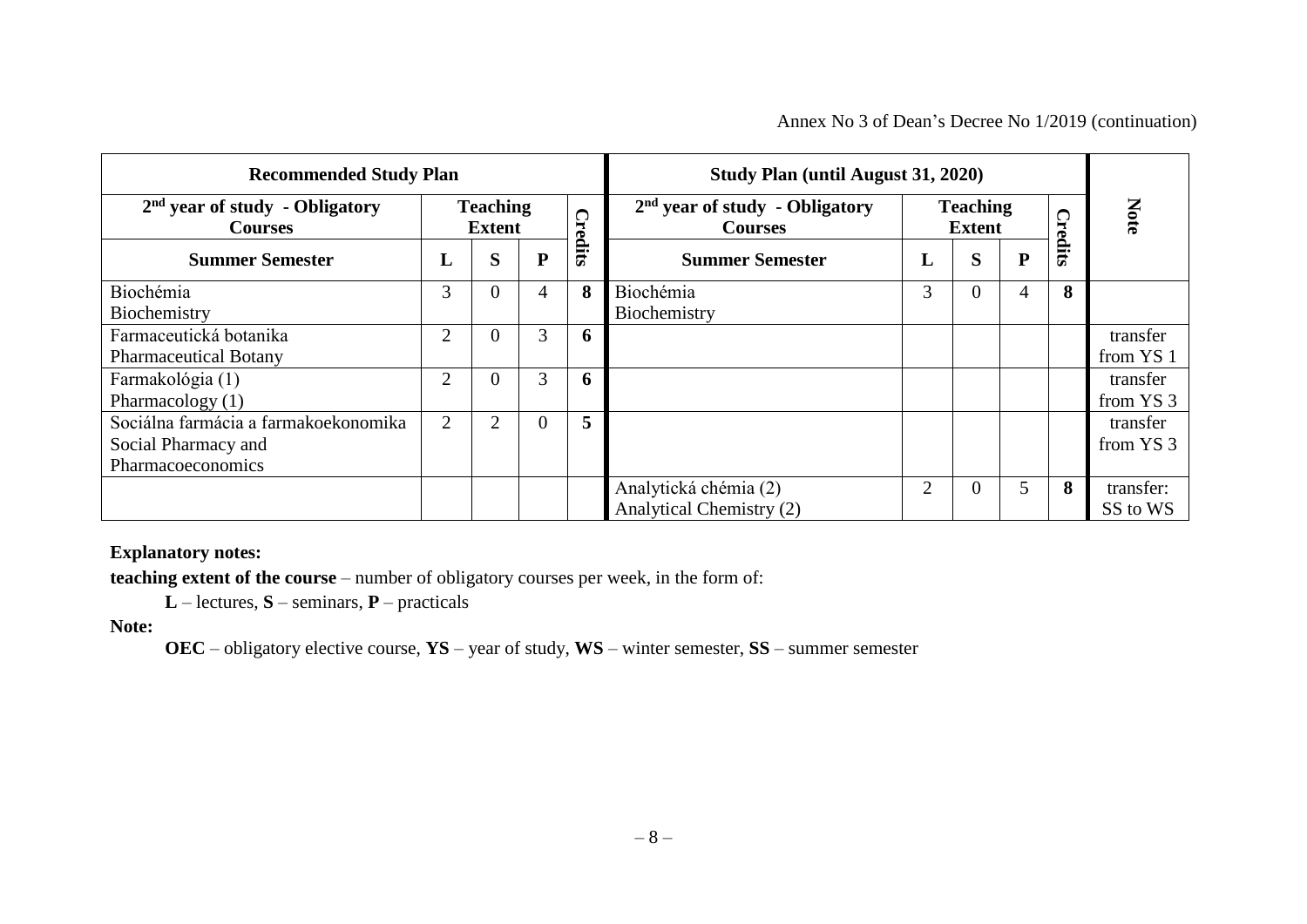## **Changes in the classification of courses and the number of credits that take effect from the academic year 2021/2022**

| <b>Recommended Study Plan</b>                            |                | <b>Study Plan (until August 31, 2021)</b> |                |       |                                                          |                |                        |   |          |                                  |
|----------------------------------------------------------|----------------|-------------------------------------------|----------------|-------|----------------------------------------------------------|----------------|------------------------|---|----------|----------------------------------|
| 3 <sup>rd</sup> year of study - Obligatory Courses       |                | $\Omega$<br><b>Teaching Extent</b>        |                |       | 3 <sup>rd</sup> year of study - Obligatory Courses       |                | <b>Teaching Extent</b> |   | $\Omega$ | Note                             |
| <b>Winter Semester</b>                                   |                | S                                         | ${\bf P}$      | edits | <b>Winter Semester</b>                                   | L              | S                      | D | dits     |                                  |
| Farmakognózia (1)<br>Pharmacognosy (1)                   | $\overline{2}$ | $\Omega$                                  | 3              | O.    | Farmakognózia (1)<br>Pharmacognosy (1)                   | 2              | $\Omega$               | 3 | 6        |                                  |
| Farmaceutická chémia (1)<br>Pharmaceutical Chemistry (1) | $\overline{2}$ |                                           | $\Omega$       | 5.    | Farmaceutická chémia (1)<br>Pharmaceutical Chemistry (1) | $\overline{2}$ |                        |   | 5        |                                  |
| Aplikovaná biochémia<br><b>Applied Biochemistry</b>      | $\overline{2}$ | $\Omega$                                  |                |       | Patobiochémia<br>Pathobiochemistry                       | $\overline{2}$ | $\Omega$               |   | 4        |                                  |
| Farmakológia (2)<br>Pharmacology (2)                     | 4              | $\Omega$                                  | $\overline{2}$ |       |                                                          |                |                        |   |          | transfer<br>from YS <sub>4</sub> |
|                                                          |                |                                           |                |       | Rádiofarmaká<br>Radiopharmaceuticals                     | $\overline{2}$ | $\Omega$               |   | 4        | transfer<br>to OEC               |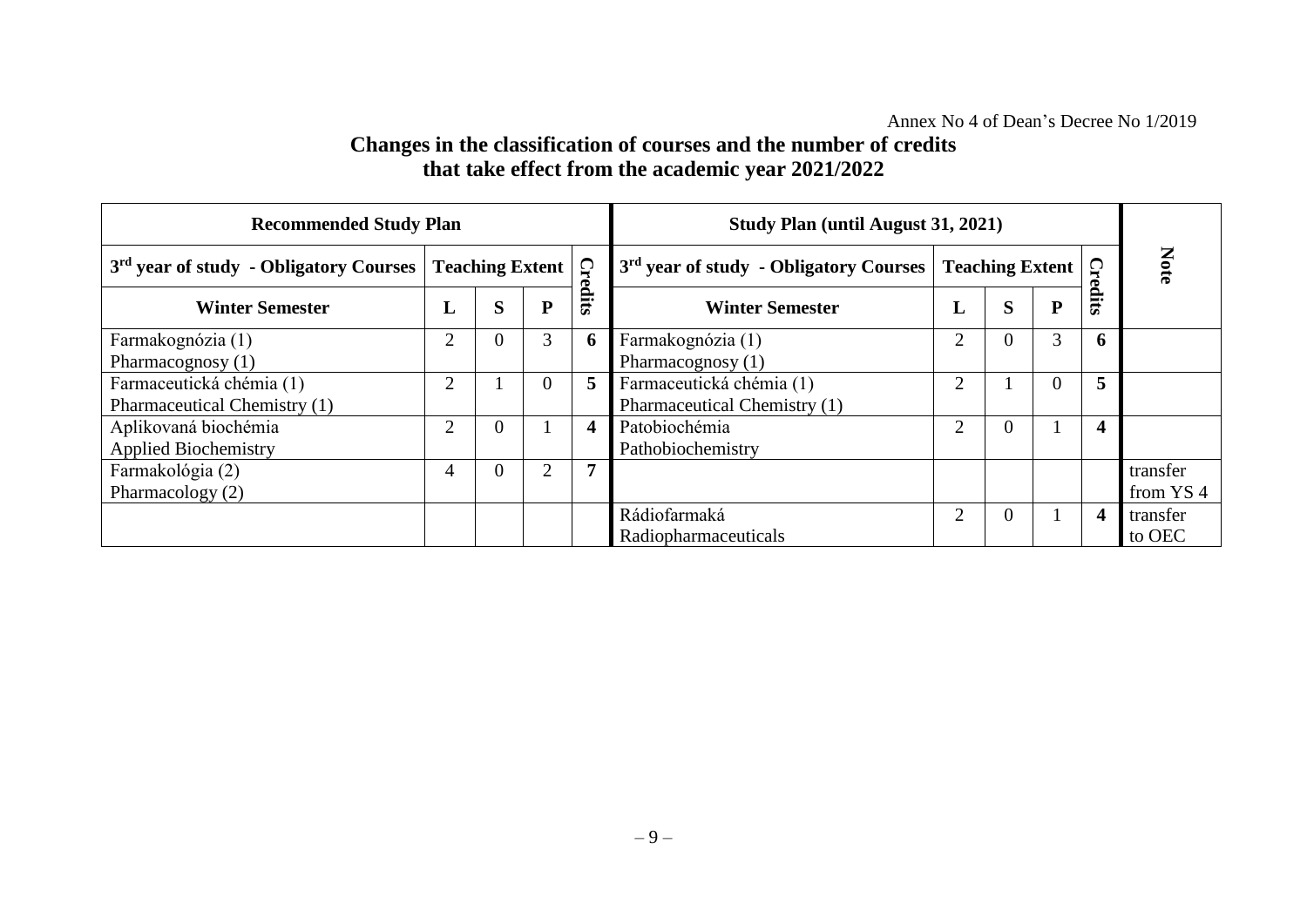Annex No 4 of Dean's Decree No 1/2019 (continuation)

| <b>Recommended Study Plan</b>                                  |                               | <b>Study Plan (until August 31, 2021)</b> |           |       |                                                                                  |                        |   |                |                           |                                  |
|----------------------------------------------------------------|-------------------------------|-------------------------------------------|-----------|-------|----------------------------------------------------------------------------------|------------------------|---|----------------|---------------------------|----------------------------------|
| 3 <sup>rd</sup> year of study - Obligatory Courses             | Cre<br><b>Teaching Extent</b> |                                           |           |       | 3 <sup>rd</sup> year of study - Obligatory Courses                               | <b>Teaching Extent</b> |   |                | $\boldsymbol{\mathsf{G}}$ | Note                             |
| <b>Summer Semester</b>                                         | L                             | S                                         | ${\bf P}$ | siits | <b>Summer Semester</b>                                                           | L                      | S | ${\bf P}$      | Ê.<br>ದ                   |                                  |
| Farmakognózia (2)<br>Pharmacognosy (2)                         | $\overline{2}$                | $\Omega$                                  | 5         | 8     | Farmakognózia (2)<br>Pharmacognosy (2)                                           | $\overline{2}$         |   | 5              | 8                         |                                  |
| Farmaceutická chémia (2)<br>Pharmaceutical Chemistry (2)       | $\overline{2}$                | $\Omega$                                  | 5         | 8     | Farmaceutická chémia (2)<br>Pharmaceutical Chemistry (2)                         | $\overline{2}$         |   | 5              | 7                         |                                  |
| Farmaceutická technológia (1)<br>Pharmaceutical Technology (1) |                               | $\Omega$                                  | 5         | 9     |                                                                                  |                        |   |                |                           | transfer<br>from YS <sub>4</sub> |
|                                                                |                               |                                           |           |       | Farmakológia a toxikológia (1)<br>Pharmacology and Toxicology (1)                | $\overline{2}$         |   | 3              | 8                         | transfer<br>to YS 2              |
|                                                                |                               |                                           |           |       | Sociálna farmácia a farmakoekonomika<br>Social Pharmacy and<br>Pharmacoeconomics | $\overline{2}$         |   | $\overline{0}$ | 5                         | transfer<br>to YS 2              |

#### **Explanatory notes:**

**teaching extent of the course** – number of obligatory courses per week, in the form of:

**L** – lectures, **S** – seminars, **P** – practicals

**Note:**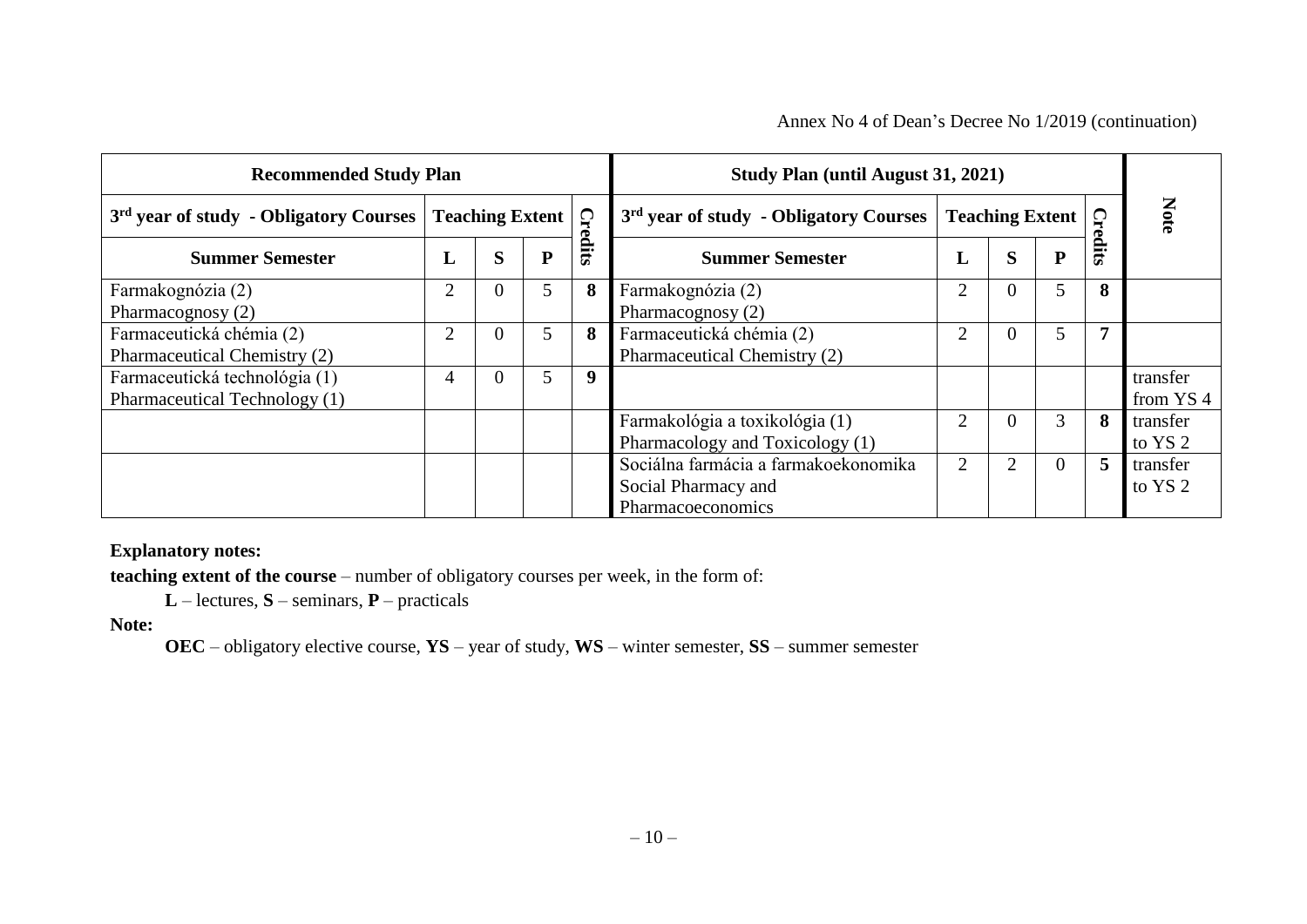## **Changes in the classification of courses and the number of credits that take effect from the academic year 2022/2023**

| <b>Recommended Study Plan</b>                                                                   |                        |                |                |                                                    | Study Plan (until August 31, 2022)                                                                |                        |                |                |                |                       |
|-------------------------------------------------------------------------------------------------|------------------------|----------------|----------------|----------------------------------------------------|---------------------------------------------------------------------------------------------------|------------------------|----------------|----------------|----------------|-----------------------|
| 4 <sup>th</sup> year of study - Obligatory Courses                                              | <b>Teaching Extent</b> |                | <b>Credits</b> | 4 <sup>th</sup> year of study - Obligatory Courses |                                                                                                   | <b>Teaching Extent</b> |                | $\mathbf{C}$   | Note           |                       |
| <b>Winter Semester</b>                                                                          | L                      | S              | P              |                                                    | <b>Winter Semester</b>                                                                            | L                      | S              | $\mathbf{P}$   | edits          |                       |
| Analýza liečiv<br>Drug Analysis                                                                 | 3                      |                | 3              | 7                                                  | Analýza liečiv<br>Drug Analysis                                                                   | 3                      | 0              | 3              | $\overline{7}$ |                       |
| Klinická farmakológia a farmakoterapia<br>Clinical Pharmacology and<br>Pharmacotherapy          | $\overline{2}$         | $\overline{2}$ | $\overline{0}$ | $\overline{\mathbf{4}}$                            | Klinická farmakológia a farmakoterapia<br>(1)<br>Clinical Pharmacology and<br>Pharmacotherapy (1) | $\overline{2}$         | $\overline{2}$ | $\overline{0}$ | 5              |                       |
| Toxikológia<br>Toxicology                                                                       |                        |                | $\overline{0}$ | 3                                                  |                                                                                                   |                        |                |                |                |                       |
| Príprava diplomovej práce (1)<br>Diploma Thesis Preparation (1)                                 | $\overline{0}$         |                | 4              | 3                                                  |                                                                                                   |                        |                |                |                | transfer:<br>SS to WS |
| Verejné zdravie a farmaceutická<br>starostivosť<br><b>Public Health and Pharmaceutical Care</b> | $\overline{2}$         | $\Omega$       |                | $\overline{\mathbf{4}}$                            |                                                                                                   |                        |                |                |                |                       |
| Farmaceutická technológia (2)<br>Pharmaceutical Technology (2)                                  | $\overline{4}$         |                | 5              | 9                                                  |                                                                                                   |                        |                |                |                | transfer:<br>SS to WS |
|                                                                                                 |                        |                |                |                                                    | Farmaceutická technológia (1)<br>Pharmaceutical Technology (1)                                    | 4                      | 0              | 5              | 10             | transfer<br>to YS 3   |
|                                                                                                 |                        |                |                |                                                    | Farmakológia a toxikológia (2)<br>Pharmacology and Toxicology (2)                                 | 4                      | 0              | 3              | 6              | transfer<br>to YS 3   |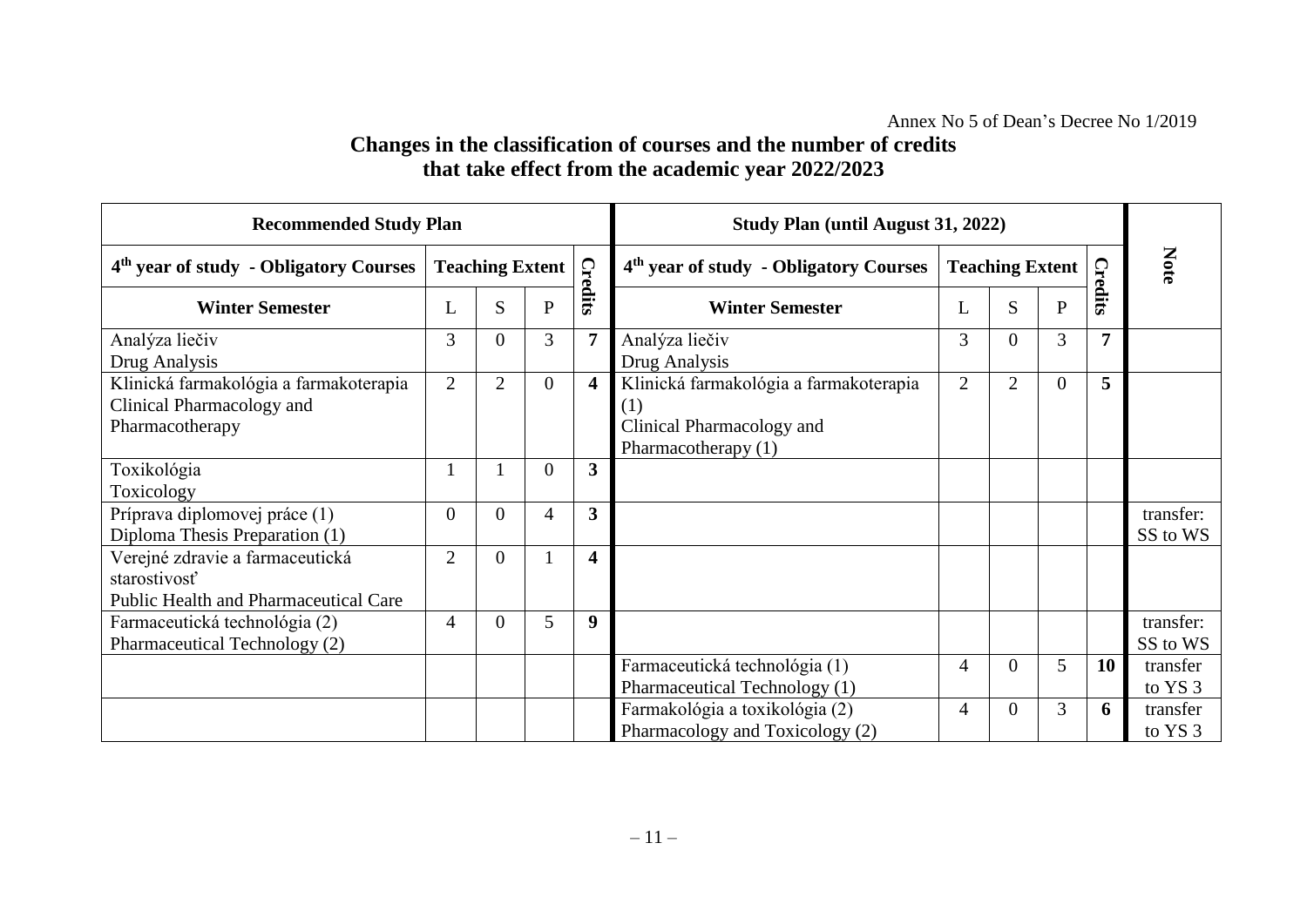| <b>Recommended Study Plan</b>                                                  |                                  |                |          |                         | <b>Study Plan (until August 31, 2022)</b>                                                      |                |                                  |                  |         |                          |
|--------------------------------------------------------------------------------|----------------------------------|----------------|----------|-------------------------|------------------------------------------------------------------------------------------------|----------------|----------------------------------|------------------|---------|--------------------------|
| 4 <sup>th</sup> year of study - Obligatory<br><b>Courses</b>                   | <b>Teaching</b><br><b>Extent</b> |                | ౧        |                         | 4 <sup>th</sup> year of study - Obligatory<br><b>Courses</b>                                   |                | <b>Teaching</b><br><b>Extent</b> |                  |         | Note                     |
| <b>Summer Semester</b>                                                         | L                                | S              | P        | 'redits                 | <b>Summer Semester</b>                                                                         | L              | S                                | $\mathbf{P}$     | 'redits |                          |
| Klinická farmácia a farmakoterapia<br>Clinical Pharmacy and<br>Pharmacotherapy | 3                                | $\overline{2}$ | $\theta$ | 5                       | Klinická farmakológia a farmakoterapia (2)<br>Clinical Pharmacology and<br>Pharmacotherapy (2) | 3              | 2                                | $\boldsymbol{0}$ | 5       |                          |
| Lekárenstvo, legislatíva a etika<br>Retail Pharmacy, Legislation and Ethics    | $\overline{2}$                   | $\overline{2}$ | $\Omega$ | $\overline{\mathbf{4}}$ | Lekárenstvo, legislatíva a etika<br>RetailPharmacy, Legislation and Ethics                     | $\overline{2}$ | 2                                | $\overline{0}$   | 5       |                          |
| Technológia biologických liečiv<br><b>Technology of Biological Drugs</b>       | $\overline{2}$                   | $\overline{0}$ |          | $\overline{\mathbf{4}}$ |                                                                                                |                |                                  |                  |         |                          |
| Príprava diplomovej práce (2)<br>Diploma Thesis Preparation (2)                | $\Omega$                         | $\Omega$       | 10       | $\overline{\mathbf{4}}$ |                                                                                                |                |                                  |                  |         | transfer<br>from YS<br>5 |
|                                                                                |                                  |                |          |                         | Farmaceutická technológia (2)<br>Pharmaceutical Technology (2)                                 | 4              | $\Omega$                         | 5                | 10      | transfer:<br>SS to WS    |
|                                                                                |                                  |                |          |                         | Príprava diplomovej práce (1)<br>Diploma Thesis Preparation (1)                                | $\overline{0}$ | $\overline{2}$                   | $\overline{4}$   | 4       | transfer:<br>SS to WS    |
|                                                                                |                                  |                |          |                         | Lekárenská prax (1)<br>Practice in Community Pharmacy (1)                                      |                | 4 týždne                         |                  | 4       | transfer<br>to YS 5      |

#### **Explanatory notes:**

**teaching extent of the course** – number of obligatory courses per week, in the form of:

**L** – lectures, **S** – seminars, **P** – practicals

**Note:**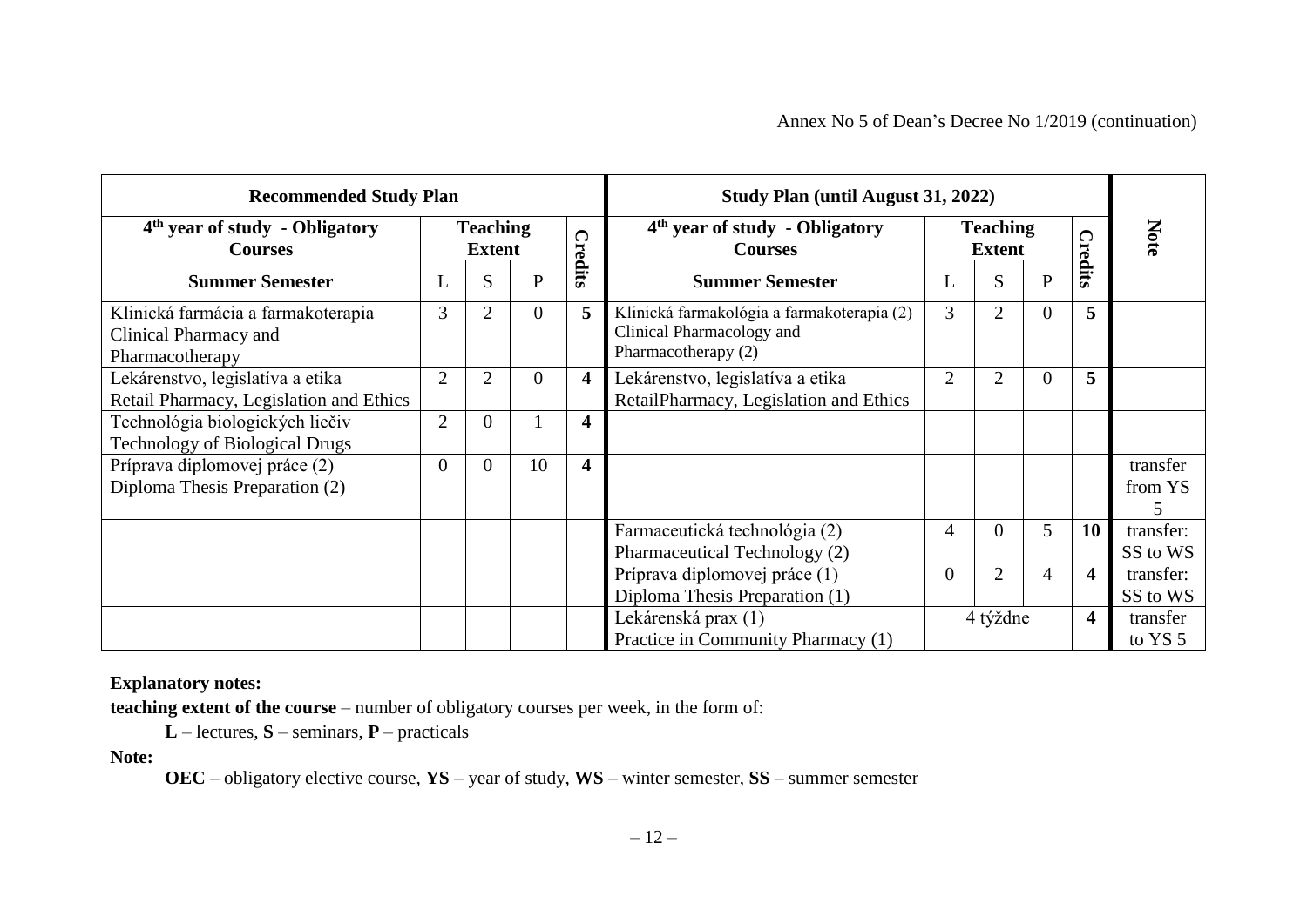## **Changes in the classification of courses and the number of credits that take effect from the academic year 2023/2024**

| <b>Recommended Study Plan</b>                      |                        |    |             |             | Study Plan (until August 31, 2023)                                   |                |               |              |                      |                    |
|----------------------------------------------------|------------------------|----|-------------|-------------|----------------------------------------------------------------------|----------------|---------------|--------------|----------------------|--------------------|
| 5 <sup>th</sup> year of study - Obligatory Courses | <b>Teaching Extent</b> |    |             | Cre         | 5 <sup>th</sup> year of study - Obligatory Courses   Teaching Extent |                |               |              | <b>Note</b>          |                    |
|                                                    | ┶                      | S  | $\sim$<br>Ĉ | silits      |                                                                      | ┺              | S             | $\mathbf{P}$ | <b>Credits</b>       |                    |
| Lekárenská prax (1)                                | 5 mesiacov             |    |             | 20          | Lekárenká prax (2)                                                   | 5 mesiacov     |               |              | <b>20</b>            |                    |
| Practice in Community Pharmacy (1)                 |                        |    |             |             | Practice in Community Pharmacy (2)                                   |                |               |              |                      |                    |
| Lekárenská prax (2)                                | 4 týždne               |    |             | $\mathbf b$ |                                                                      |                |               |              |                      | transfer           |
| Practice in Community Pharmacy (2)                 |                        |    |             |             |                                                                      |                |               |              | from YS <sub>4</sub> |                    |
| Príprava diplomovej práce (3)                      | $\Omega$               | 22 |             | <b>10</b>   |                                                                      |                |               |              |                      |                    |
| Diploma Thesis Preparation (3)                     |                        |    |             |             |                                                                      |                |               |              |                      |                    |
|                                                    |                        |    |             |             | Príprava diplomovej práce (2)                                        | $\overline{0}$ | $\mathcal{L}$ | 23           | 16                   | transfer           |
|                                                    |                        |    |             |             | Diploma Thesis Preparation (2)                                       |                |               |              |                      | to YS <sub>4</sub> |